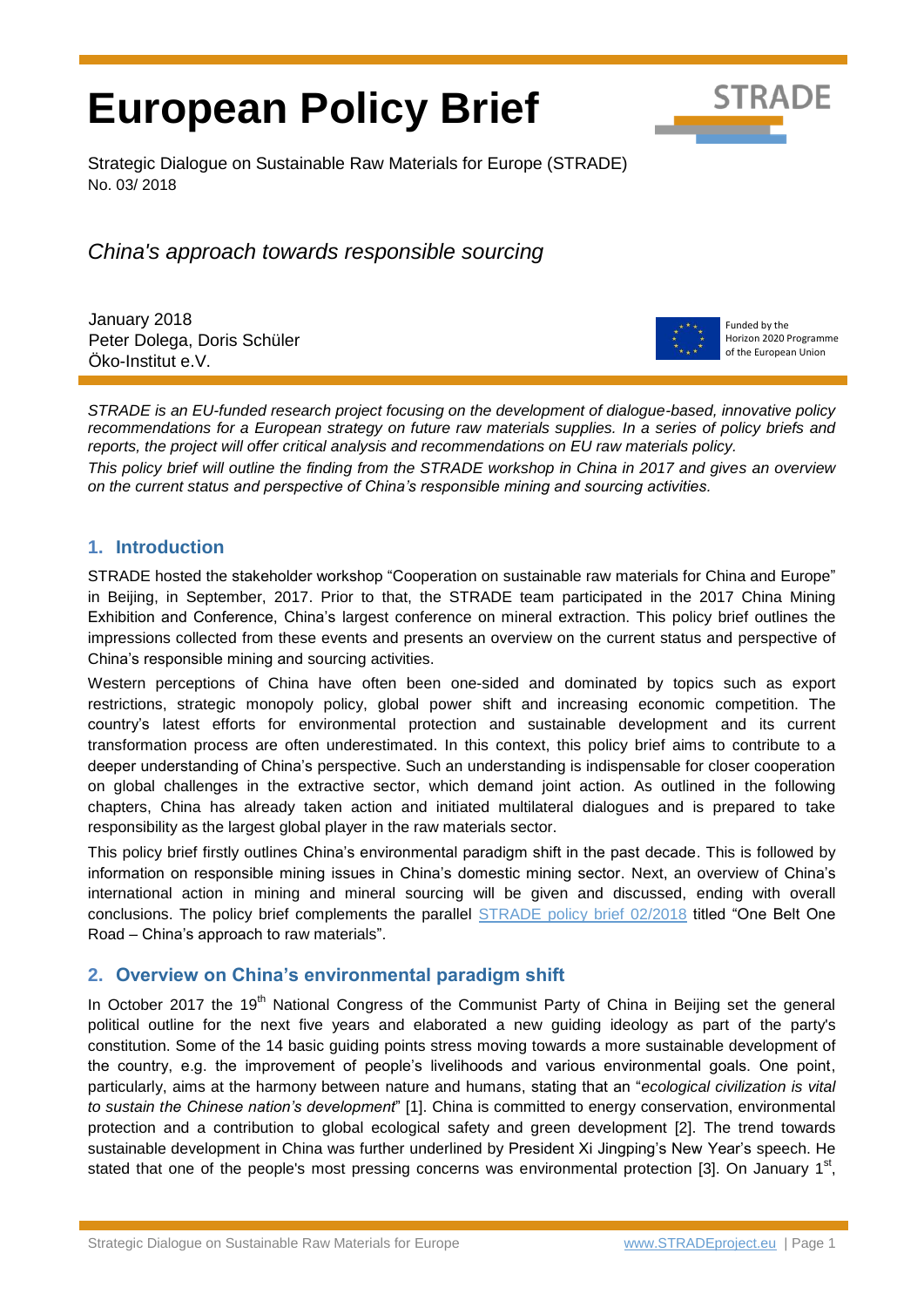2018 China introduced an environmental tax replacing the pollutant discharge fee that has been used for 40 years. Enterprises must now pay taxes for producing noise, air and water pollutants and solid waste. The tax revenue is exclusively used for environmental protection [4]. Moreover, China recently stopped the import of plastic waste after increasing environmental problems caused by the low quality of the imported waste [5].

Although the international media repeatedly report on the severe environmental harm and ecological problems in China – e.g., high air pollution – China is rapidly improving its environmental protection measures and is even the global leader in some areas. For example, China has the largest installed capacity of renewable power generation globally today; almost twice the size of the United States, which ranks second [6]. One third of all electric vehicles have been sold in China, representing the largest global stock [7].

The growing environmental protection sector is fuelled by multiple developments. China's societal changes have led to a stronger awareness among the population. A growing mid-income population is pushing towards a higher living standard which includes a clean environment. Additionally, greater urbanisation and related environmental challenges, such as high air-pollution, are further increasing awareness of environmental issues. This process is accelerated by modern communication via the internet. Companies' and government's concerns about their image and reputation also support the transformation process.

The move towards more environmental protection has also impacted the Chinese mineral sector. During the China Mining Conference and Expo in 2017 the topics of green development and responsible mining were centre-stage, both in China's domestic mining activities and in their outbound investments. Challenges and best-practice examples were presented, showing the increasing relevance of the issue amongst the mining community. The number of sessions devoted to "Green Mining Development" underlined the importance being given to the topic [8]. The environmental issues also overlapped with one other major topic at the China Mining Congress - the Belt & Road Initiative. An ambitious program that charts out China's foreign investment strategy for the next decades. This is discussed in the accompanying STRADE policy brief [02/2018.](http://www.stradeproject.eu/fileadmin/user_upload/pdf/STRADE_PB_02-2018_One_Belt_One_Road.pdf)

# **3. Domestic mining**

From the 1980s until the 2000s the Chinese mining industry experienced growth, that went hand-in-hand with the rapid economic ascent of the whole country. Within this period the number of mines increased from 6,000 to more than 230,000. Today more than 100,000 mines are still in operation including coal, construction materials and small mines [9,10]. The environmental impact as well as health and safety issues remain major challenges. For example, the Chinese coal sector has had one of the worst global records for fatalities.

In 2010, the Ministry of Land and Resources launched the "green mines" standard [10]. Domestic pilot mines, which fulfil the environmental and social criteria, can be certified as green mines. In 2014, 661 mines were certified<sup>1</sup> [9]. The standard addresses the implementation of management systems related to health, safety and environment, energy efficiency, waste reduction, investment for environmental production, mine site rehabilitation and engagement in community development [9]. Unfortunately, little information is available in the English language, and only a few scientific papers by Chinese authors summarise the current status of the initiative and its requirements [9,11]. Regarding the success of its implementation, Chinese scholars point out some barriers such as the lack of supporting policy for the initiative, the threat of sanctions in the case of non-compliance and the lack of capacity of small to medium scale mining companies [12].

Since the number of green mines is still very limited, in relation to the large Chinese mining sector, the Ministry of Land and Resources published a comprehensive plan to guide the green development of the mineral sectors from 2016-2020 [13]. The plan gives first priority to the ecological protection of Chinese mines and aims to establish model cases of green mines in at least 50 mining regions. The plan also encourages Chinese mining companies to become more involved in the governance of the internal mining

 1 including 216 in coal, 107 in non-ferrous metals, 96 in ferrous metals, 76 in gold, 62 in chemicals, 59 in non-metals and 13 in oil.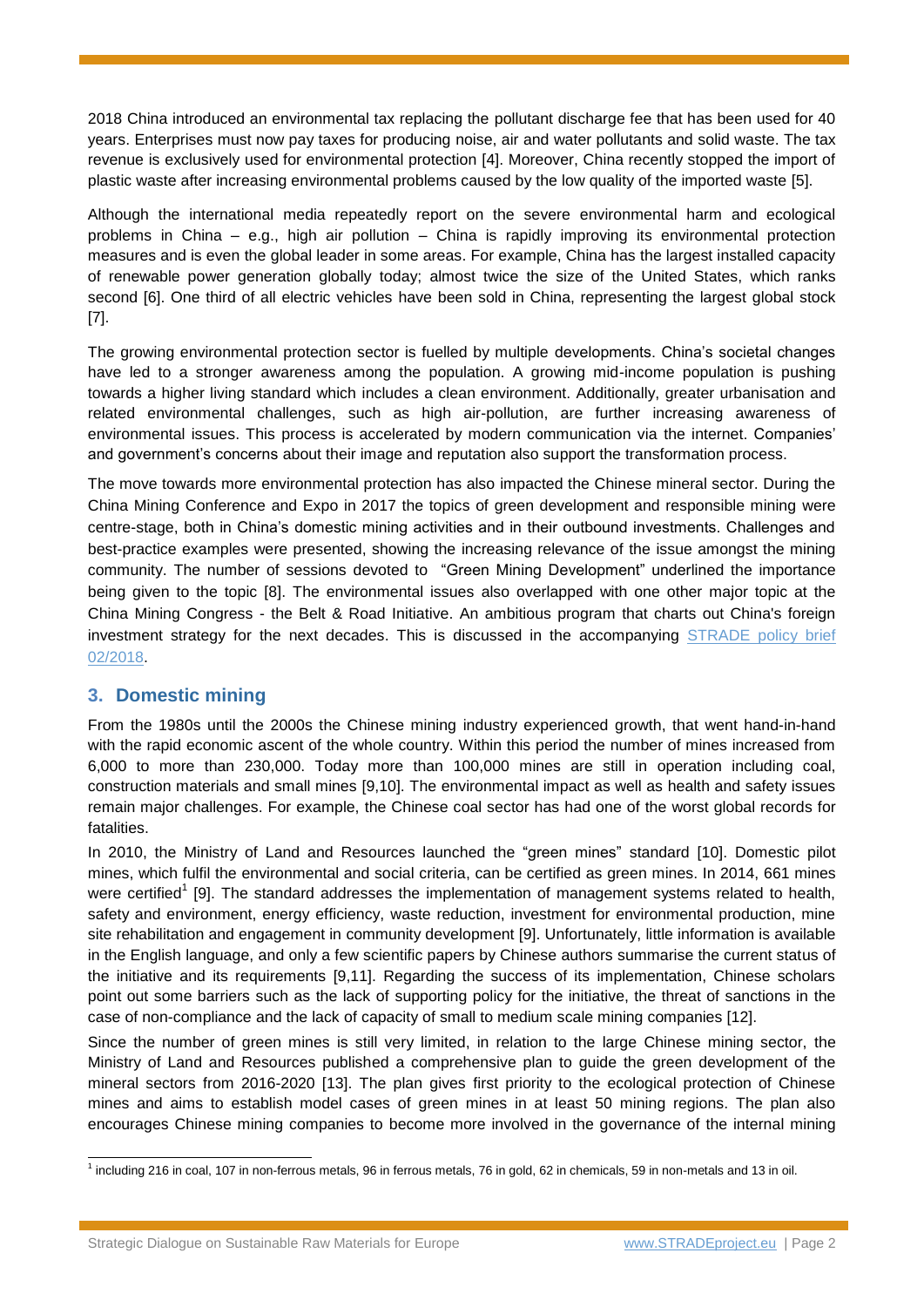industry, with regards to international norms, policies and standards for cooperation and investment in the global mining industry.

To provide more practical guidance for green mining development the Ministry of Land and Resources, together with another five ministerial departments, jointly announced (May 2017) a Guidance to Facilitate Development of Green Mines [14]. The new guidelines call for more support, in particular financial support, from different levels of governments for green mining development. The guidelines require all newly built mines to comply with the national standard for green mines, pushes technical upgrading of existing mines, and facilitates to build a more effective/powerful system to support green mining development.

Presentations at the China Mining Conference in 2017 and scientific papers [12] indicated a major challenge for the Chinese domestic mining sector is the large number of small to medium scale mines<sup>2</sup>. These lack the technical and financial capacity to improve their performance, often struggling with high production costs. It is difficult to increase the often lo- resource efficiency of the small mines by installing more sophisticated technology. If higher resource efficiency could be achieved, it would not only improve the environmental performance but also raise the domestic supply.

In addition to the initiatives pushed by the Chinese government, there was also a new initiative launched by the industry in December 2017, in Beijing. The "Strategic Alliance for Development of Green Mining" was jointly founded by 61 organisations, including the China Mining Association, Chinese mining and exploration companies, research institutes and third-party service organisations. The objective of the alliance is to take more practical actions towards the green development of the Chinese mining industry. The alliance aims to communicate and implement China's green mining standards, share best practices, seek financial support and provide training. At its very start, the alliance published a Guideline for Development of Green Mines with Solid Minerals [16], which was jointly prepared by the China Mining Association and Chinese Academy of Land and Resource Economics. The guide sets up an industry standard for mines producing solid minerals, covering the full life cycle of a mine, e.g., planning and design of the mine, mine site construction, mining operation and closure of the mine.

Little information is available for the artisanal and small scale mining (ASM) sector in China. Assessments in the early 2000s estimated near 4.3 million employees in the ASM sector, representing almost 55% of the total workforce in mining [17]. In terms of volume, Chinese ASM miners have been mainly extracting coal, and ASM has been contributing significant shares of total production for a variety of metals, e.g. iron ore, gold and tin around 20 years ago [17]. ASM production of heavy rare earth using in-situ leaching technology was also reported a few years ago [18]. As in other parts of the world, ASM shows a higher risk for causing environmental damage and is associated with weaker work safety, particularly for gold mining using mercury for the ore treatment [19].

To date, the Chinese government is pursuing a rigorous environmental policy in order to meet the goals set out during the 19th National Congress, to combat the high air-pollution in urban regions. Many industrial plants have been closed; for example a large number of aluminium smelters and steel mills were suspended until they adapted to the stricter environmental regulations [20]. Also the primary sector is scrutinised much more rigorously. Up to one-third of all iron ore mines could have their licenses revoked if their production processes are not modernised [21]. In general, mainly small mines, particularly coal mines, are affected.

In addition, the Chinese government has been rigorously pursing the closure of illegal mining, in the past few years [18]. One factor that significantly favours this development is the slowdown in China's GDP growth that has been accompanied by the availability of raw materials in global markets, at stable prices. This allows for the rehabilitation of the domestic mining sector without endangering the raw material supply to China's manufacturing industry.

The international exchange in environmental and social domestic mining issues seems to be very limited. The fact that little information on the domestic mining sector is available in English underlines the assumption that China regards the development of the domestic mining sector as its own affair and keeps this sector – with its high strategic relevance for industrial policy – sealed off.

-

<sup>2</sup> In 2008, 37% of the total output was mined by small scale enterprises [15].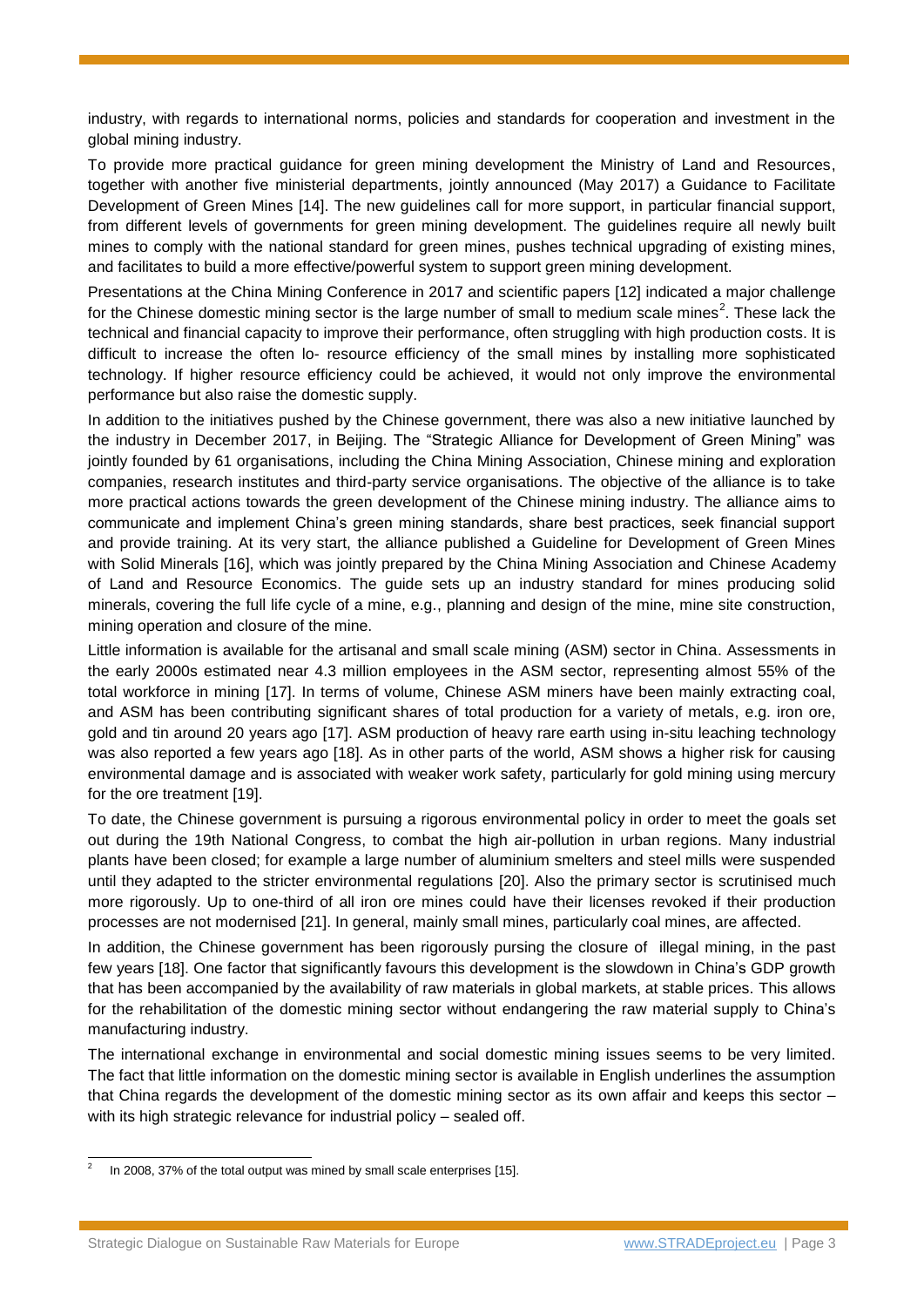## **4. China's international action in mining and responsible sourcing**

## 4.1. China's outbound investment and related challenges

Although China is a major producer of a number of raw materials, it is still dependent on securing supplies from abroad. Chinese companies have increasingly invested in mining assets in developing countries as well as in other mining countries like Canada and Australia [22].

Generally, Chinese outbound mining investments have been negatively associated with environmental impacts and have often been perceived to be non-beneficial for local communities [22]. However, similar to 'Western' mining companies' performance, there are both negative and positive examples of Chinese engagement in developing countries. It should be acknowledged that there is a large difference between the performance of small scale Chinese mining companies in places like DRC and Ghana, and that of large companies like CITIC Pacific in Western Australia and MMG in Peru. Ray et al. [23] in their 2014 study on China in Latin America reported that many Chinese extractive companies exceed local standards and outperform their Western peers. Ellis also states, that Chinese companies "*do not inherently behave worse than their Western counterparts*" [24].

A 2017 working paper of the German Institute of Global and Area Studies attempted to examine the claims against Chinese mining companies with operations in Africa [25]. Summarizing their negative findings, they concluded that Chinese mining operations often do not generate job opportunities for the local population and that individuals living close to a Chinese‐operated mine have a more negative image of China compared to respondents living in the vicinity of non‐Chinese mining operations. On the positive side, the study reports evidence that China's presence in Africa might contribute to local development by enhancing infrastructure networks. Another aspect of this debate is the conclusion of the International Study Group of the UN Economic Commission for Africa that the Chinese offer an alternative to traditional 'Western' investors and hence at least give developing countries the possibility to choose between these two competing approaches [26].

As a result, it should be pointed out that a more differentiated debate on the topic is needed. Given the negative media coverage of both Chinese and 'Western' mining companies, the image of the sector needs to improve as a whole, regardless of the company's origins. Therefore, a more collaborative approach relying on dialogue between all parties, sharing positive experiences and exchange of knowledge within international initiatives, is desirable.

More economic issues related to China's outbound mining activities, in particular China's provision of local infrastructure in developing countries, are not discussed here. They are outlined in the STRADE [Policy Brief](http://www.stradeproject.eu/fileadmin/user_upload/pdf/STRADE_PB_02-2018_One_Belt_One_Road.pdf)  [02/2018](http://www.stradeproject.eu/fileadmin/user_upload/pdf/STRADE_PB_02-2018_One_Belt_One_Road.pdf) on China's approach to raw materials and the Belt & Road Initiative.

#### 4.2. Responsible mining of Chinese companies outside China

As stated above, many Chinese operations have been facing severe social and environmental problems in their host countries. To address these issues and give companies a guiding standard for their investments, the China Chamber of Commerce of Metals & Minerals (CCCMC) published the "Guidelines for Social Responsibility in Outbound Mining Investments" in 2014 [27,28]. CCCMC is affiliated with the Ministry of Commerce and Trade (MOFCOM) and represents 6,000 companies covering the vast majority of China's mineral industry abroad. The guidelines were jointly developed by the Chinese government, the mining industry in China and Global Witness [29] with support from the German Society for International Cooperation (GIZ) and the UK Department for International Development (DFID).

The guidelines address a wide variety of issues structured along the main topics of organizational governance, fair operating practices, value chain management, human rights, labour issues, occupational health and safety (OHS), environment, community involvement and engagement. They apply to all foreign Chinese investments in the fields of mineral exploration, extraction and processing. Mining-related activities, such as infrastructure development, are included in the scope [27,28]. Beside a minor share of private Chinese companies, the guidelines mainly address Chinese state-owned enterprises [29].

The guidelines encourage companies to develop a human rights-based due diligence process. They address cooperation with local communities and the effective remedy of people affected by adverse human rights impacts. Companies should conduct risk-based supply chain due diligence when dealing with conflict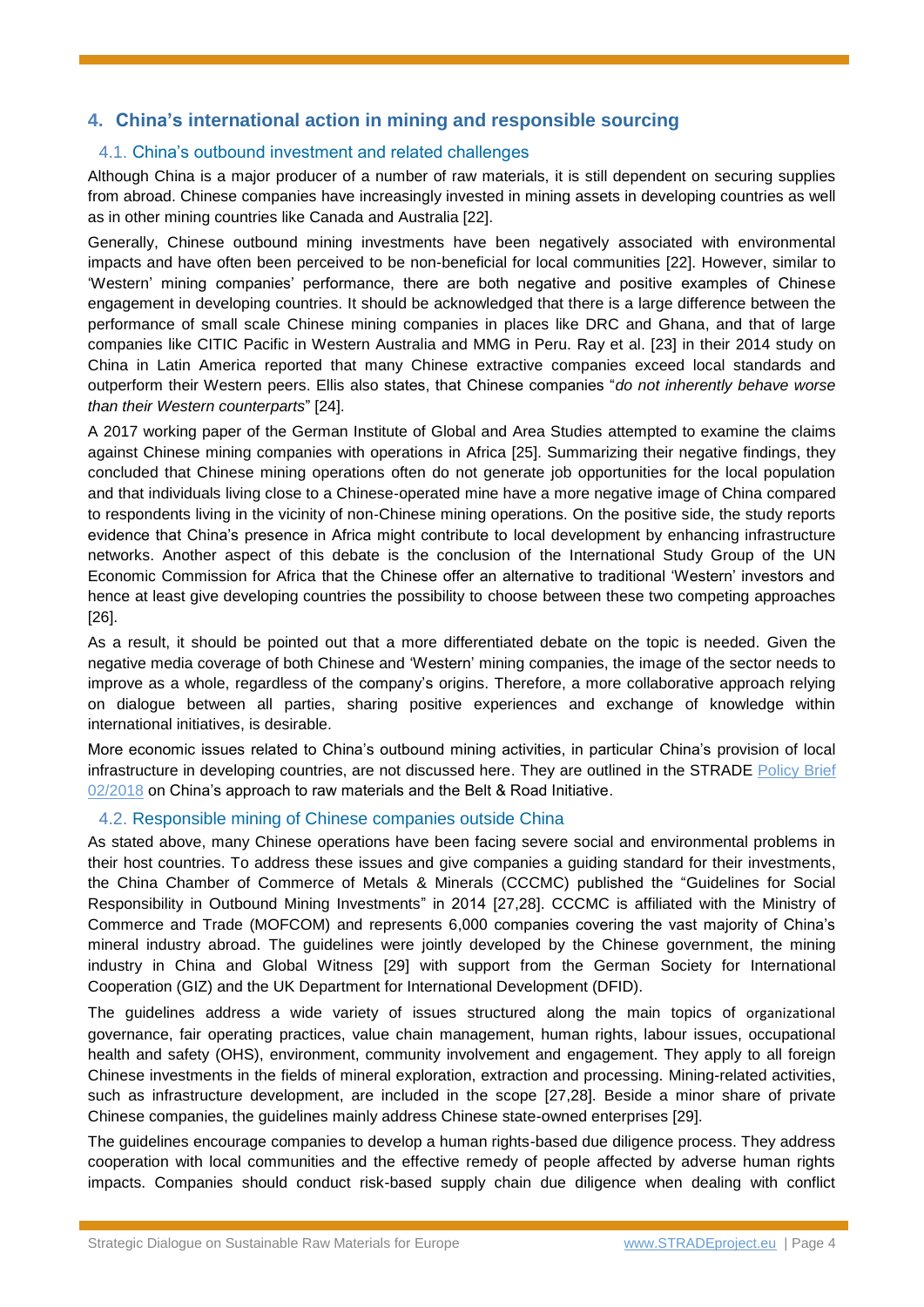minerals [29]. In contrast to China's national standards, the guidelines for outbound mining investments incorporate principles of many international standards<sup>3</sup>. As a result, the guidelines are comparable to international CSR standards<sup>4</sup> [29].

While the guidelines are legally non-binding, CCCMC pushes the implementation on a voluntary basis with further action. In 2016, CCCMC in cooperation with the GIZ, the DFID and further third parties set up the Sustainable Mining Action Plan (SMAP) [30]. SMAP is still in its initial phase and foresees missions in Africa and Latin America in 2018. The interim goals are to create awareness among overseas mining companies, to inform them about the guidelines and to select a small number for pilot implementation projects. The next step will be the integration of more companies implementing the standard. CCCMC's exchange with international players supports the implementation. For example, CCCMC signed a formal agreement with the ICMM in December 2017 *"to help promote sustainable development in Chinese companies' overseas mining investments" [31].*

A particularly great challenge will be the involvement of small private operators, e.g., in gold mining in Ghana or Cameroon. Their operation is frequently informal and outside of the monitoring of local Chinese embassies or CCCMC.

The successful implementation will depend on the support and/or pressure of the central Chinese government and the local Chinese embassies, the mining site-specific requirements to obtain the Social License to Operate and pressure from NGOs. As yet, it is too early to assess the expected output. Nevertheless, the initiative is a first step and might lead to improvements, provided that political support is strong.

Although the CCCMC's guidelines address a wide variety of actors from different fields, some Chinese activities remain unaffected. For example, illegal gold mining activities of Chinese (artisanal) small scale miners in Ghana have caused severe local conflict and environmental damage [32]. In such cases, Chinese embassies have a key responsibility to cooperate with the authorities of the host country to enforce their citizens' compliance with the local law.

## 4.3. Responsible sourcing guidelines

-

While the above topics refer to international Chinese mining operations and therefore mainly to primary extraction, the responsible sourcing of minerals, has become an important requirement for companies. The motivation for the Chinese to practice responsible sourcing is manifold but mainly boils down to two reasons.

- Firstly, China is exporting large volumes of manufactured goods to the US and Europe and has to meet regulatory requirements in these markets, particularly the US Dodd-Frank Act and the European conflict minerals regulation. Chinese companies that potentially export conflict minerals or metals to the US and the EU need to provide evidence that they respect human rights and avoid contributing to conflict through their mineral sourcing practices. The STRADE [Policy Brief 02/2017](http://www.stradeproject.eu/fileadmin/user_upload/pdf/STRADE_PB_02-2018_One_Belt_One_Road.pdf) already outlined the relevance of Chinese manufacturing companies in Europe's supply chain. The EU imports significant volumes of finished and semi-manufactured products from China, which in turn sources considerable shares of the required materials from developing and emerging countries $5$ .
- Secondly, companies' concerns about their reputation has been steadily growing. Customers, particularly in Western markets are increasingly aware of manufacturers' potential links to human right issues in developing countries. Moreover, international NGOs like Amnesty International increasingly subject 'Western' and also Chinese companies, at all stages of the supply chain, to act responsibly. As a

<sup>3</sup> The guidelines are widely structured along the principles of the ISO 20600 Guidance on Social Responsibility. Also the UN's Global Compact Ten Principles are taken into account. Moreover industry specific frameworks such as ICMM's Sustainable Development Framework as well the Code of Practices from the Responsible Jewelry Council have been considered and included in the development of the guidelines [27]. The UN Guiding Principles on Business and Human Rights are referenced directly, which in turn set ILO's core labor standards as the minimum baseline of human rights for companies.

<sup>4</sup> E.g., the observation of the UN Guiding Principles on Business and Human Rights during the entire life cycle of mining projects is one of the requirements in the section on human rights [28].

<sup>5</sup> E.g., iron ore from Brazil, copper from Peru and Chile, cobalt from DRC, tin from Myanmar. See also Figure 2 i[n Policy Brief 02/2018](http://www.stradeproject.eu/fileadmin/user_upload/pdf/STRADE_PB_02-2018_One%20Belt%20One%20Road.pdf) which gives an overview on Chinese external dependency for minerals.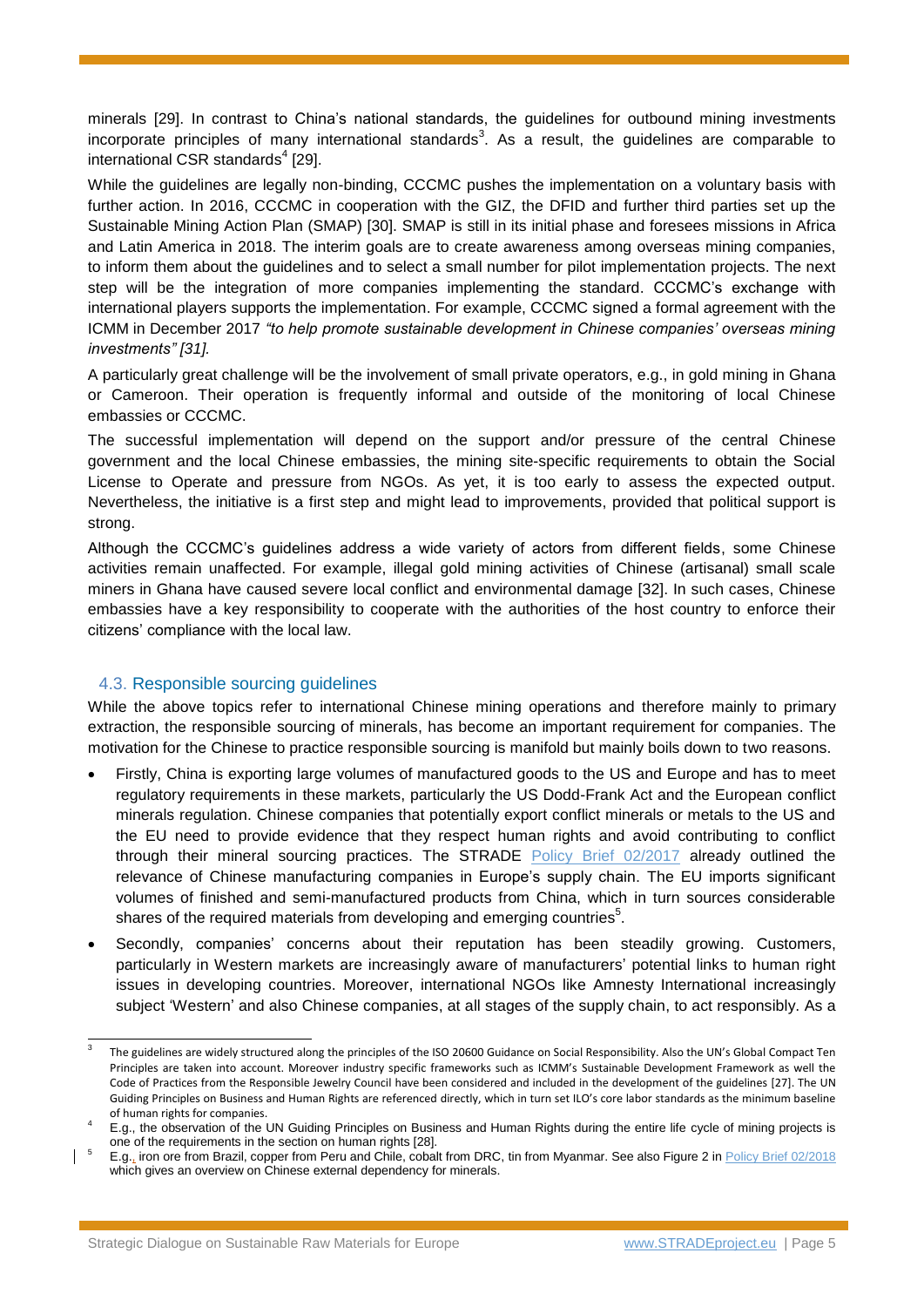result, large brands like Apple, Samsung and BMW try to avoid any connection to human rights infringements or the fuelling of conflict. Furthermore, companies working in the supply chains of the aforementioned brands must also act responsibly if they are to remain part of the supply chain.

In late 2015, CCCMC published the Chinese Due Diligence Guidelines for Responsible Mineral Supply Chains which were developed in close cooperation with the OECD to address these issues. The guidelines provide assistance and a set of minimum standards to companies that "*are engaged at any point in the supply chain of minerals to identify, prevent and mitigate their risks of directly or indirectly contributing to conflict, serious human rights abuses and risks of serious misconduct" [33].* The guidelines are largely based on the OECD Due Diligence Guidance for Responsible Supply Chains of Minerals as well as on the UN Guiding Principles on Business and Human Rights and also address conflict financing and the worst forms of human rights abuse, the so-called "type I risks". In addition to these type I risks, the CCCMC's guidelines extend the scope to a set of "type II risks" related to indigenous rights, pollution, and biodiversity conservation, among others. The current focus of the guidelines is tin, tungsten, tantalum and gold but can be also applied to other minerals. China's Due Diligence Guidelines can be seen as more advanced than the OECD Due Diligence Guidance, since risks relating to serious misconduct in environmental, social and ethical issues (type II) are included.

The implementation of the guidelines is still in the initial phase, carried out by CCCMC in cooperation with GIZ and DFID, in parallel to the activities related to the guidelines on outbound mining investment. They are working –in collaboration with the WWF – on the development of an operations manual and indicator system. The manual will offer a user friendly document explaining necessary implementation steps, approaches, and procedures. Companies will then be able to evaluate their performance and subsequently prioritize their policies and objectives to improve in key sectors. [34]. CCCMC also foresees the dissemination and promotion of the guidelines actively assists in the provision of training, workshops and exchanges [27].

Critics argue that the CCCMC guidelines are not legally binding and do not foresee any sanctions in the case of non-compliance and thus are just "paperwork" [35]. They further point out that China does not currently have pressure from Chinese societal groups, and therefore the requirement for responsible supply chains has only been set externally.

However, it is important to appreciate CCCMC's first step toward responsible sourcing along the supply chain which has the potential to initiate the long-term implementation of due diligence. In Western countries, the debates on responsible sourcing und mining started in the 1990s, and many challenges are still not solved, with only a few companies actually practicing responsible sourcing. The West should appreciate the fast speed of China's development of the guidelines and should recognise that China will – similar to the West – need time to establish a broad consciousness for responsible sourcing and the need for supply chain management. A recent study for the EC revealed that European small and medium-sized companies (SME) similarly do not practice due diligence and have a lack of knowledge, skills, capacities and incentives to start due diligence procedures [36].

Concluding, although China and Europe have different starting points, they face a common challenge in implementing responsible sourcing. The joint goal must be to improve local livelihoods in mining countries with weak governance. To reach this goal, both China and the 'West' are still in the starting phase of developing responsible sourcing schemes that prove to be truly efficient and do not lead to negative sideeffects in the mining countries. STRADE proposes a close cooperation of all international countries and stakeholders along the supply chains to ensure that sustainable development in countries like the DRC is supported and not undermined by competition for resources.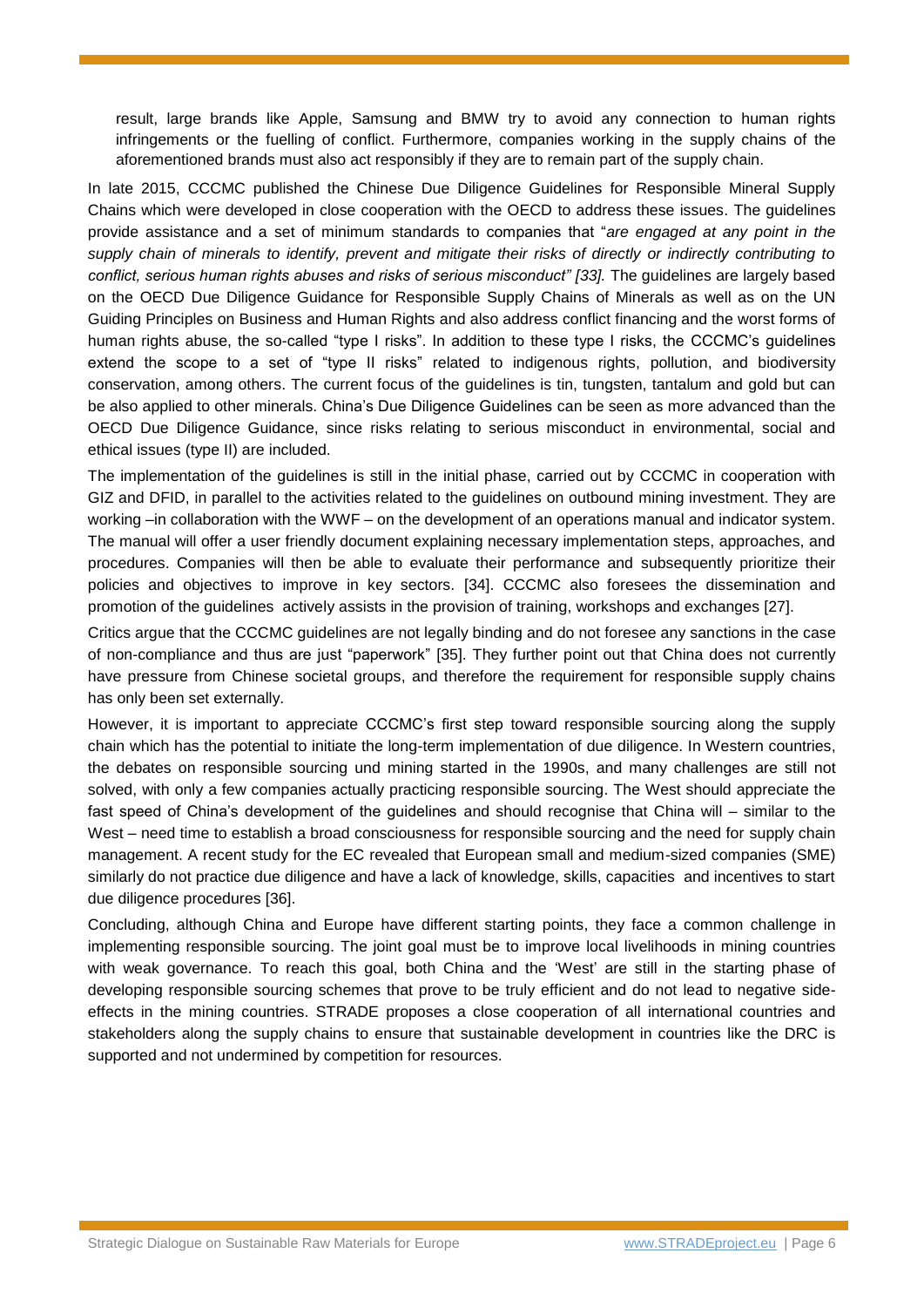#### 4.4. Responsible sourcing of cobalt and battery raw materials

China holds a key position in the international cobalt supply chain; its refineries provided almost 50% of the global supply in 2015 [37]. Chinese refineries source cobalt ore almost exclusively (95%) from the DRC<sup>6</sup> and supply it to China's processing plants, mainly for battery production. At the downstream end of the supply chain, Europe's battery demand is met to a large extent by imports from China and is thus linked to China's cobalt sourcing from the DRC. 20% of the DRC's cobalt production comes from ASM which is frequently linked to child labour – around 12% of the ASM cobalt miners in DRC are children [38]. At the same time 60% of all the households involved in ASM depend on mining as their major source of income [39]; thus an avoidance of sourcing from ASM to keep the supply chain "clean" would reinforce poverty. Instead, responsible sourcing should efficiently improve local livelihoods.

Chinese Huayou Cobalt Co. is a major Chinese cobalt refining company. In 2016, Amnesty International accused Huayou's subsidiary Congo Dongfang Mining International of human rights violations in their cobalt sourcing practices in its report "This is what we die for" [40] and succeeded in putting child labour in cobalt mining on the international agenda. Huayou reacted to the accusations and started to optimise their due diligence. During the STRADE workshop a representative presented Huyaou's actions to improve their practices [41]. While they acknowledge that establishing a transparent and responsible supply chain costs a lot of effort, Huayou made clear that companies must approach the management of human rights risks in their supply chains instead of shifting exclusively to industrial country sources and avoiding souring cobalt from the DRC altogether. In its most recent 2017 report Amnesty International acknowledged, that the company had made impressive progress within a short time span, although still some aspects need to be optimised [42].

In 2016, the same year that the first Amnesty report on cobalt in DRC was published, the CCCMC launched the Responsible Cobalt Initiative with strong support from the OECD. The initiative aims at addressing environmental and social risks along the cobalt supply chain with the elimination of child labour as one of its primary goals. Many international companies, from both up- and downstream, are implementing the RCI [43]. In 2017, 24 companies mainly from the downstream sector were engaged in the initiative<sup>7</sup>, including Apple, Samsung, Dell, LG Chem, Sony, BASF, BMW, Volvo and Huayou Cobalt.

RCI members are required to improve their supply chain policies by applying the OECD's Due Diligence Guidelines and the Chinese Due Diligence Guidelines. Moreover, cooperation with the DRC government and affected communities should be actively fostered. To date, little information on the young initiative has been published [43]. The member companies jointly develop due diligence tools for risk assessment and supplier management which are being currently piloted by Huayou Cobalt. The initiative also aims at the reduction of compliance cost for the companies, by harmonising risk assessment tools and sharing audit data of smelters and refiners. A major strength of the RCI is the involvement of actors along the whole supply chain and companies from different regions which could lead to a knowledge transfer. However, it is unclear what actions the initiative takes in cases of non-compliance. Amnesty International [42] suggests the introduction of penalties, if standards are not met. RCI needs more members from the Chinese battery manufacturers, chemical processors, smelters and refiners [42].

Amnesty International [42] has raised concerns that many companies joining initiatives such as RCI to address the address the strongly growing awareness among consumers, without actually applying the standards. Such initiatives should not be used for hiding behind sustainability labels.

CCCMC is also a member in the recently launched Global Battery Alliance (September 2017). [44]. Downstream and upstream companies from the ICT and the automotive sector, international organisations and NGOs have joined in the initiative. The Global Battery Alliance has many overlaps with the RCI. It

-

See UN Comtrade data base

<sup>7</sup> RCI members companies (in 2017): Apple, BASF SE, Beijing Easpring Material Technology Ltd., BMW Group, Dell Technology Inc, Greatpower Jinchuan Advanced Battery Materials Corp, Guangdong Jiana Energy Technology Co. Ltd., Guizhou Zoomwe, Zhengyuan Advanced Material Co., Ltd., HP Inc., Huawei Device Ltd., Hunan Shanshan Energy Technology Co. Ltd., Lanzhou, Jinchuan Advanced Materials Technology Co. Ltd., L&F, LG Chem, Nanjing Hanrui Cobalt Co. Ltd., Samsung SDI, Shenzhen Zhenhua E-chem Co. Ltd., Sony Corporation, Tianjin B&M Science and Technology Joint-Stock Ltd., Volvo Car Corporation, XTC New Energy Materials (Xiamen) Ltd., Zhejiang Huayou Cobalt Co., Ltd.; see http://www.pm-review.com/chinese-industry-launchesresponsible-cobalt-initiative-action-sustainable-cobalt-supply/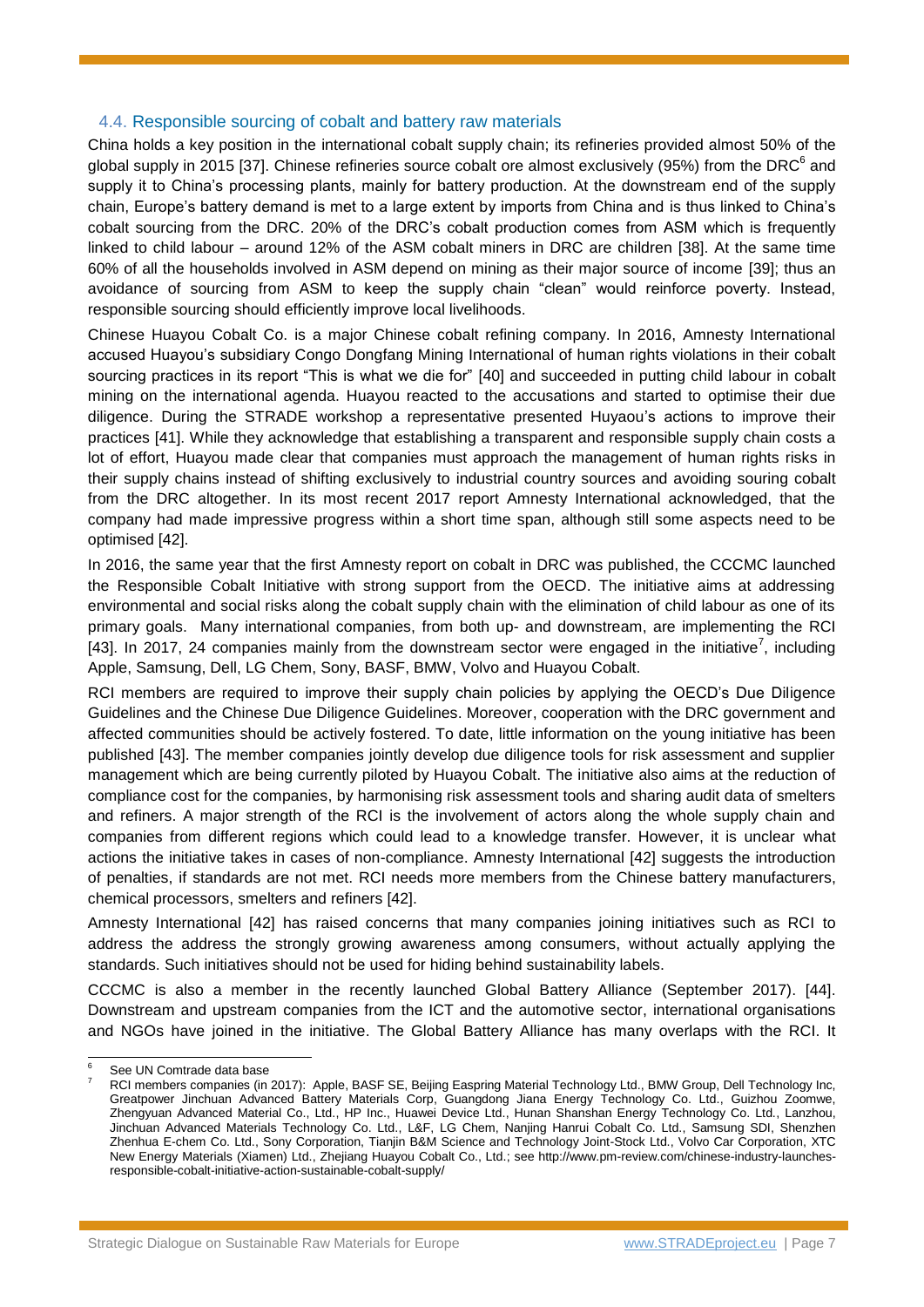addresses issues in the battery supply chain including child labor, hazardous working conditions, pollution and environmental damage related to the mining and processing of cobalt, lithium, nickel, graphite and others. With the increase in the demand for electric vehicles, global battery demand is growing – pushing for the increase in mineral demand for these minerals. The Global Battery Alliance seeks to achieve a sustainable development of these required capacities.

## 4.5. Finance sector

#### **4.5.1.Financial institutions**

In the beginning of 2017, the China Banking Regulatory Commission (CBRC) outlined the need for Chinese banks to establish a sustainable financial protection system with controllable risk that services "One Belt One Road" [45]. This includes an ambitious comprehensive overseas operation environmental and social risk management. Amongst others, banking sector financial institutions shall actively make reference to the Equator Principles and other international best practices; ensure that the rights and interests of local people are preserved; supervise companies to maintain the lawful rights and interests of workers, and to increase employment and development opportunities for local people. It also demands the establishment of complaintresponse mechanisms with respect to complaints from the local population or NGOs.

In the last decade, the large Chinese finance institutions have been developing their own CSR standards, and many Chinese banks have adopted internal policies for lending to industries associated with high environmental and social risks. Comparing standards of multilateral lenders like World Bank, IFC or International Development Bank to Chinese banks such the Export Import Bank of China or the Chinese Development Bank many similarities can be observed. Figure 2 compares the standards of lenders in 2014.

|                                                                   | <b>Multilateral lenders</b> |              |              | <b>Chinese banks and regulators</b> |              |              |                            |
|-------------------------------------------------------------------|-----------------------------|--------------|--------------|-------------------------------------|--------------|--------------|----------------------------|
|                                                                   | World<br><b>Bank</b>        | <b>IFC</b>   | <b>IDB</b>   | <b>MOFC</b><br><b>OM</b>            | <b>CRBC</b>  | <b>CDB</b>   | <b>EXIM</b><br><b>Bank</b> |
| Ex-ante environmental impact assessments                          | X                           | X            | X            | X                                   |              | X            | X                          |
| Project review of environmental impact<br>assessments             | X                           | $\times$     | $\mathsf{X}$ |                                     |              | X            | X                          |
| Industry-specific social and environmental<br>standards           | X                           | X            |              |                                     |              |              |                            |
| Require compliance with host country<br>environmental regulations | X                           |              | X            | $\mathsf{x}$                        | $\mathsf{x}$ | $\mathsf{X}$ | $\mathsf{X}$               |
| Require compliance with int'l environmental<br>regulations        | X                           |              |              |                                     | X            |              |                            |
| Public consultations with affected<br>communities                 | X                           | $\mathsf{x}$ | $\mathsf{X}$ | X                                   |              |              | X                          |
| Grievance mechanism                                               | X                           | X            |              |                                     |              |              |                            |
| Independent monitoring and review                                 | X                           |              |              |                                     |              |              |                            |
| Establishing covenants linked to compliance                       | X                           | X            | X            |                                     |              |              | X                          |
| Ex-post environmental impact assessments                          |                             |              |              |                                     | X            | X            |                            |

#### **Figure 1: Comparison of international and Chinese banks' standards (status in 2014) [23]**

Though the Western banks had more procedures in place, the Chinese banks and regulators also provided some basic mechanisms in 2014 and are assumed to have further developed their frameworks. This is in accordance with an overview published by the CBRC in collaboration with PwC and WWF China (data from 2012) which shows that Chinese finance initiatives committed to various international sustainability initiatives [46]. The Asian Infrastructure Investment Bank (AIIB), founded in 2015 under Chinese leadership, already has an Environmental and Social Framework with principles similar to the IFC/World Bank.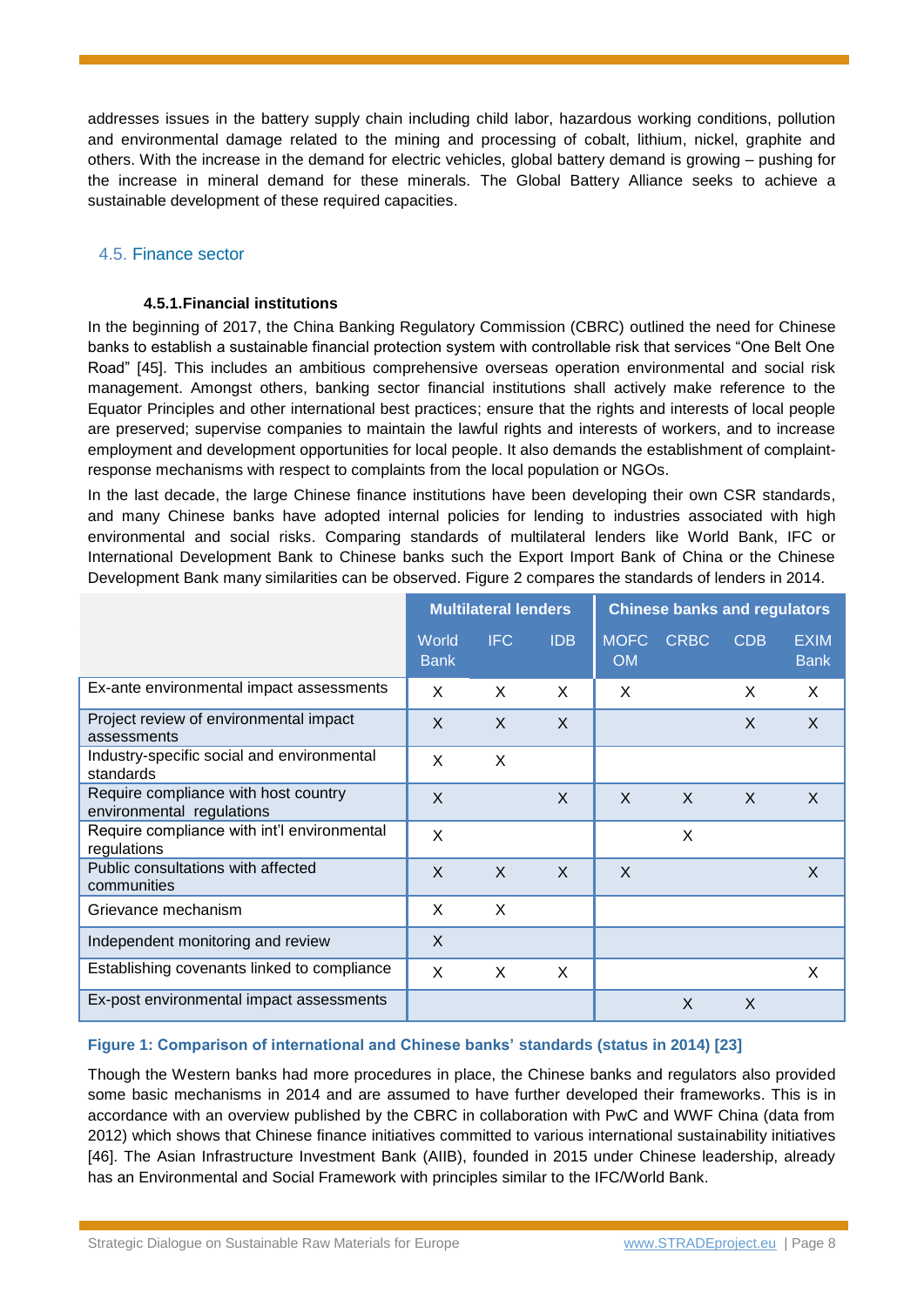#### **4.5.2.Transparency**

The expansion of China's extractive sector abroad and the need to build up trustful and lasting relationships with the host countries is an important driver of China's development in transparency issues. Though China is not an EITI member state, it has expressed its support of EITI. A number of Chinese companies already report according to EITI standards [29].

In the context of supporting the Belt & Road Initiative, the CBRC demanded in its 2017 'guidance opinion' to strengthen Chinese companies' information disclosures to overseas institutions, to properly perform public relations and to prevent reputational risk. Particularly projects with latent environmental and social risks shall practice in advance the prompt disclosure of key investors and contractors, credit amounts, environmental impact assessments and other key information. Generally, the companies shall actively strengthen communications with affected third parties [45].

## **5. Summary and Conclusions**

China is currently undergoing a deep transformation toward more environmental protection. The country's fight against air-pollution and the push toward renewable energies and electric vehicles are regularly featured in the media. For Western observers, the raw material sector is more in the background, though this sector is also undergoing a significant transformation. In domestic mining, China supports the implementation of "Green Mines" and rigorous restructuring has led to the closure of many mine sites. The challenges related to environment and health and safety are huge, particularly for the numerous small-scale mines with low technology, low resource efficiency and a lack of technical and financial resources. Little information on China's domestic mining sector is published in English. It is to assume, that China keeps this strategic sector intentionally sealed-off. Broad Sino-European cooperation in the domestic mining sector is not on the agenda. Instead, selected project-specific cooperation in business or R&D may focus on technologies for exploration, resource-efficient mining and processing, and mining site rehabilitation.

China's international mining activities have had a bad reputation in the past. However, the sweeping judgement that Chinese mining companies do not care about local social and environmental issues, is no longer valid. There are an increasing number of Chinese foreign mines which are managed similarly or even better than mines by the Western companies. The Chinese government and the China Banking Regulatory Commission (CBRC) do not want China's foreign activities to overshadow the long-term and strategically highly relevant Belt & Road Initiative with bad reputation, which could endanger partner states' acceptance of Chinese outbound activities. Accordingly, China has created guidelines which are still in the introductory phase and must be communicated to Chinese companies. Successful implementation of the guidelines will depend considerably on the support and pressure of the central government and the local Chinese embassies. Implementation might further be accelerated by mining site-specific challenges to obtain the Social License to Operate and pressure from NGOs. Cooperation with EU member states and international institutions in the field of responsible mining guidelines already takes place and should be continued and deepened.

Supply chain management and responsible sourcing implementation are also in their early stages. Within a short time span, China created, in cooperation with the OECD, guidelines which have even a broader scope than the OECD due diligence guidance. An obligation of responsible sourcing is not foreseen in the near future. The next step is to create knowledge and awareness in Chinese companies. Along the supply chains of conflict minerals and cobalt, some Chinese companies have already established supply chain management schemes due to requirements from Western customers and their need to comply with the Dodd-Franck Act or the EU conflict minerals regulation. The current cooperation of China, e.g., with Germany and the UK, needs to be continued. Since the trade streams are globally interconnected, international and multilateral cooperation plays a key role. The launch of the Responsible Cobalt Initiative, initiated by China, and the recently launched Global Battery Alliance are examples for new cooperation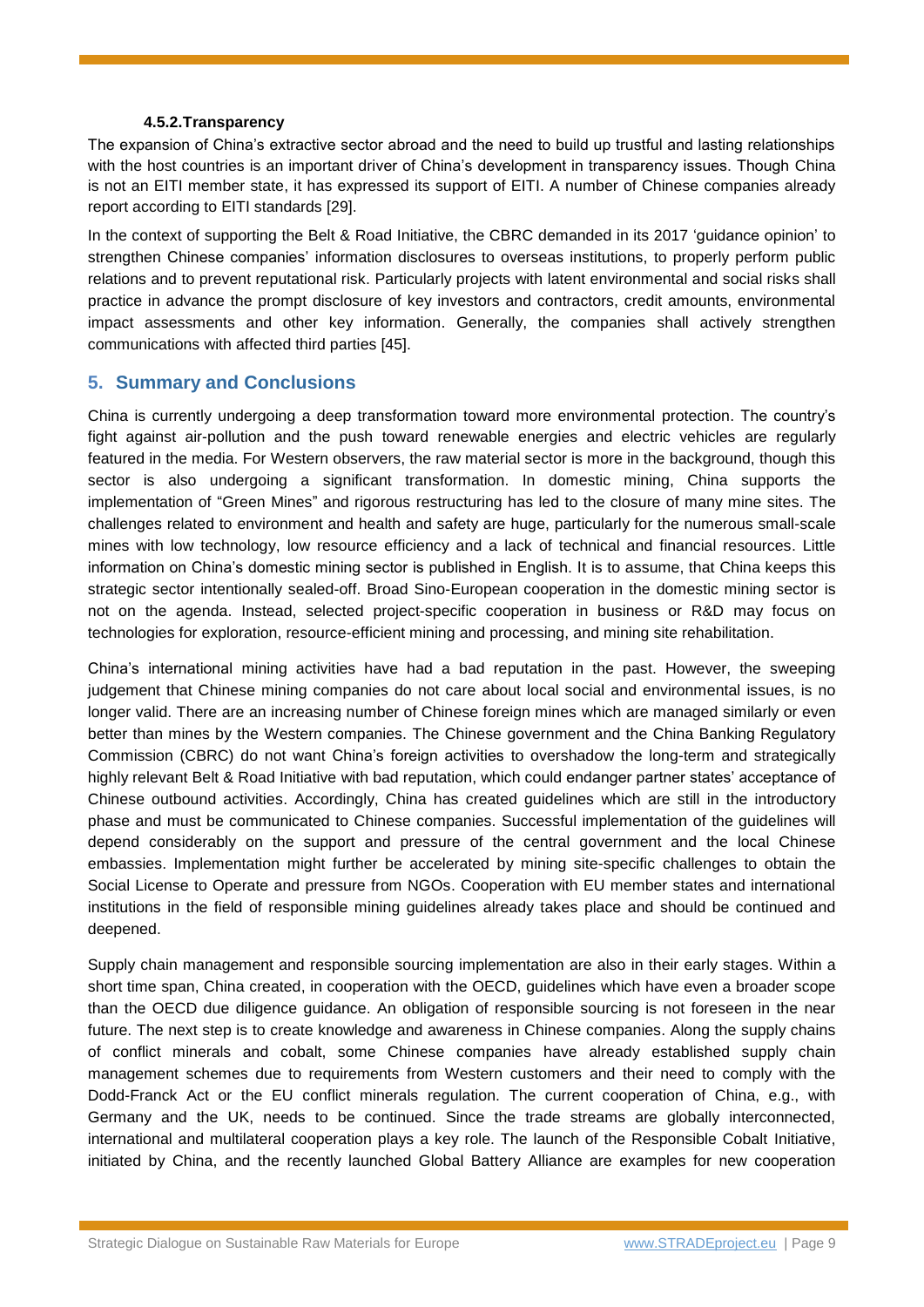schemes. Both initiatives have international members from the West and East, with members from both downstream and upstream industry.

China has shown its preparedness to take action for responsible supply chain management and has become an important partner in some international dialogues. It is essential to continue this dialogue despite big challenges such as language barriers, different economic and political systems, different transparency approaches, lack of information and cultural differences. This also includes – from the EU's viewpoint insufficient Chinese commitments for transparency, environmental and social sustainability and co-ownership within the Belt & Road Initiative. Nevertheless, Europe should not underestimate China's high potential for fast transformation. A strong political will provided, Chinese companies can undergo significant changes in a fairly short period of time and put social and environmental topics high on the agenda, as recently shown by Huayou Cobalt's efforts towards responsible cobalt sourcing.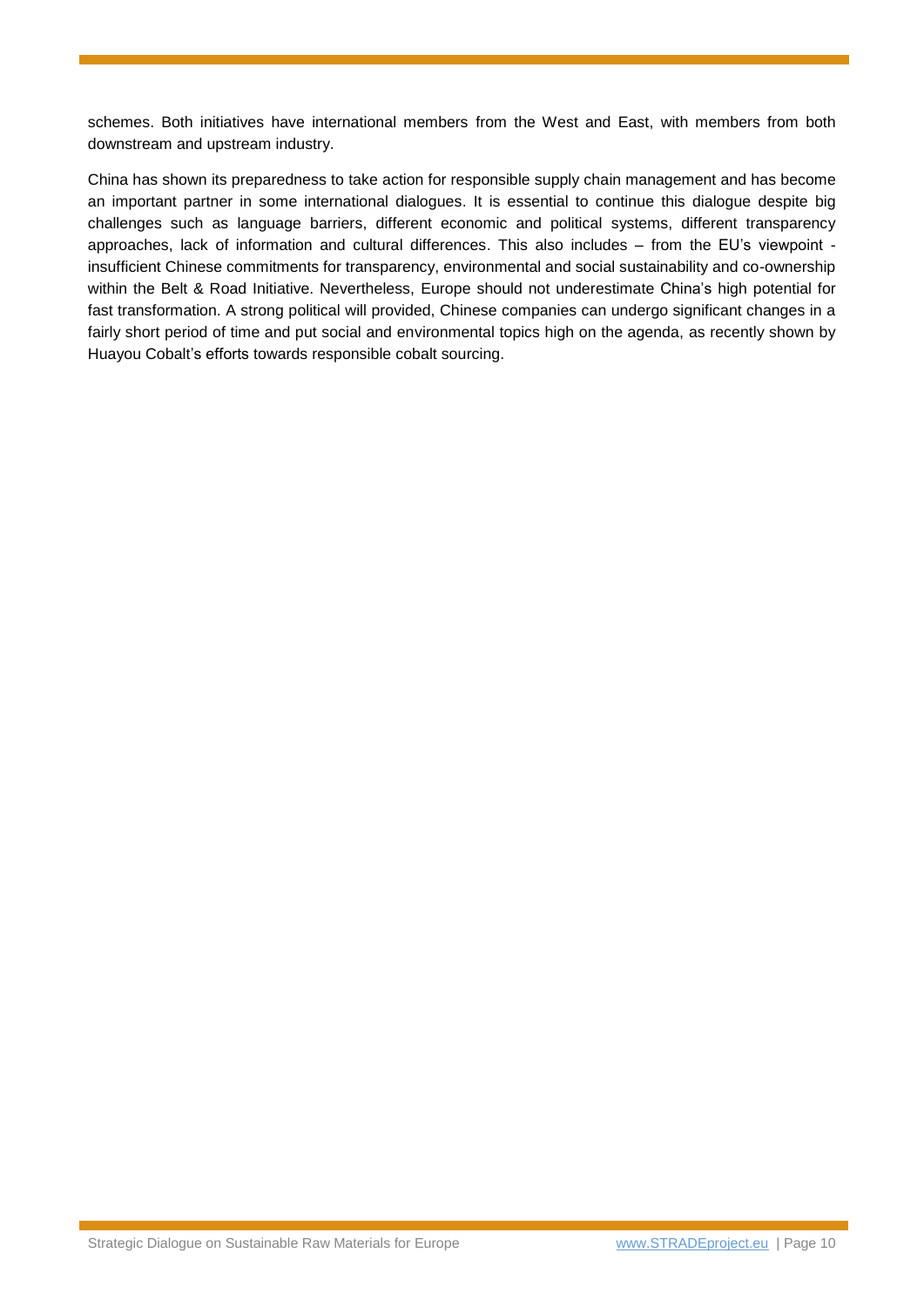## **Project Background**

**Project Identity**

The Strategic Dialogue on Sustainable Raw Materials for Europe (STRADE) addresses the long-term security and sustainability of the European raw material supply from European and non-European countries.

Using a dialogue-based approach in a seven-member consortium, the project brings together governments, industry and civil society to deliver policy recommendations for an innovative European strategy on future EU mineral raw-material supplies.

The project holds environmental and social sustainability as its foundation in its approach to augmenting the security of the European Union mineral raw-material supply and enhancing competitiveness of the EU mining industry.

Over a three year period (2016-2018), STRADE shall bring together research, practical experience, legislation, best practice technologies asnd know-how in the following areas:

- 1. A European cooperation strategy with resource-rich countries
- 2. Internationally sustainable raw-material production & supply
- 3. Strengthening the European raw-materials sector

| Strategic Dialogue on Sustainable Raw Materials for Europe (STRADE)                                                                                                                                                     |  |  |  |  |  |
|-------------------------------------------------------------------------------------------------------------------------------------------------------------------------------------------------------------------------|--|--|--|--|--|
| Oeko-Institut; Doris Schueler, Project Coordinator, d.schueler@oeko.de                                                                                                                                                  |  |  |  |  |  |
| OEKO-INSTITUT E.V. - INSTITUT FUER ANGEWANDTE OEKOLOGIE<br>Merzhauser Strasse 173, Freiburg 79100, Germany                                                                                                              |  |  |  |  |  |
| SNL Financial (AB)<br>Olof Palmes gata 13, Se -111 37, Stockholm, Sweden                                                                                                                                                |  |  |  |  |  |
| PROJEKT-CONSULT BERATUNG IN ENTWICKLUNGS-LAENDERN GMBH<br>Eulenkrugstraße 82, Hamburg 22359, Germany                                                                                                                    |  |  |  |  |  |
| UNIVERSITY OF DUNDEE<br>Nethergate, DD1 4HN Dundee, United Kingdom                                                                                                                                                      |  |  |  |  |  |
| <b>GEORANGE IDEELLA FORENING</b><br>Box 43, Mala 93070, Sweden                                                                                                                                                          |  |  |  |  |  |
| UNIVERSITY OF WITWATERSRAND JOHANNESBURG<br>Jan Smuts Avenue 1, Johannesburg 2001, South Africa                                                                                                                         |  |  |  |  |  |
| DMT-KAI BATLA (PTY) LTD<br>P.O Box 41955, Craighall, 2024, South Africa                                                                                                                                                 |  |  |  |  |  |
| This project has received funding from the<br>Funded by the<br>European Union's Horizon 2020 research and<br>Horizon 2020 Programme<br>innovation programme under grant agreement<br>of the European Union<br>No 689364 |  |  |  |  |  |
| $1.12.2015 - 30.11.2018$                                                                                                                                                                                                |  |  |  |  |  |
| EU funding: €1 977 508.75                                                                                                                                                                                               |  |  |  |  |  |
| www.STRADEproject.eu                                                                                                                                                                                                    |  |  |  |  |  |
|                                                                                                                                                                                                                         |  |  |  |  |  |

The views expressed in STRADE Policy Briefs are those of the respective author(s) and do not necessarily reflect the views of all the STRADE Consortium members. The European Union is not responsible for any use made of the information in this publication.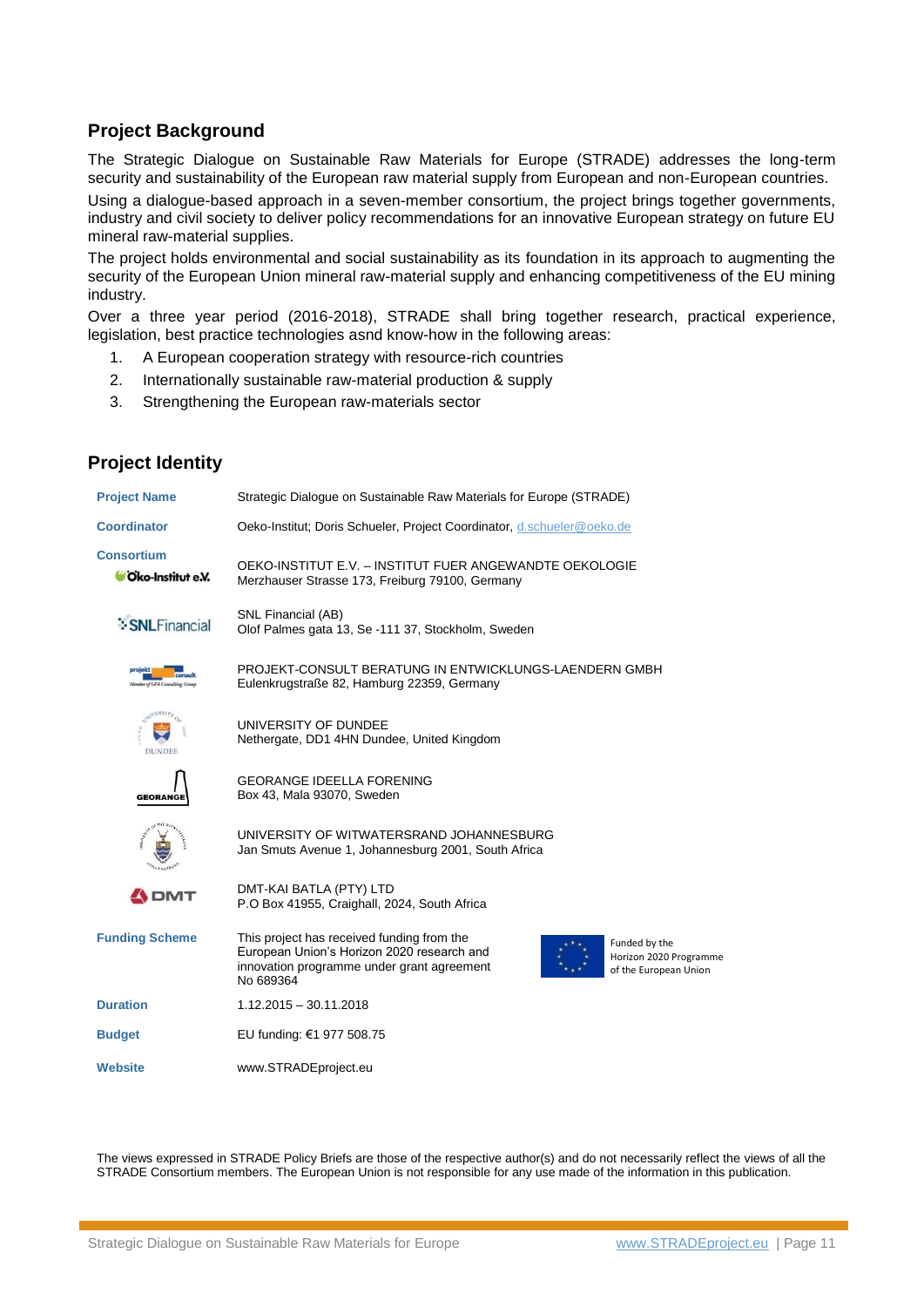# **6. References**

- [1] Jinping X. Secure a Decisive Victory in Building a Moderately Prosperous Society in All Respects and Strive for the Great Success of Socialism with Chinese Characteristics for a New Era. (19th National Congress of the Communist Party of China). Beijing: [publisher unknown]; 18.10.2017.
- [2] McCahill WC. China's "New Era" and "Xi Jinping Thought" [Internet] [cited 2017 Dec 18]. Available from:
	- http://www.nbr.org/downloads/pdfs/outreach/mccahill\_commentary\_102417.pdf.
- [3] Xinhua. China Focus: President Xi delivers New Year speech vowing resolute reform in 2018 [Internet] [cited 2018 Jan 3]. Available from: http://www.xinhuanet.com/english/2017- 12/31/c\_136863468.htm.
- [4] Xinhua. China starts collecting environment tax [Internet] [cited 2018 Jan 3]. Available from: http://www.xinhuanet.com/english/2018-01/01/c\_136865068.htm.
- [5] EUWID. China meldet geplante Verbote für Abfallimporte an WTO [Internet] [cited 2018 Jan 3]. Available from: https://www.euwidrecycling.de/news/wirtschaft/einzelansicht/archive/2017/july/Artikel/china-meldet-geplanteverbote-fuer-abfallimporte-an-wto.html.
- [6] REN21. Renewables 2017 Global Renewables Report [Internet] [cited 2017 Dec 18]. Available from: http://www.ren21.net/wp-content/uploads/2017/06/17- 8399\_GSR\_2017\_Full\_Report\_0621\_Opt.pdf.
- [7] IEA International Energy Agency. Global EV Outlook 2017: Two million and counting [Internet]. 2017 [cited 2017 Dec 18]. Available from: https://www.iea.org/publications/freepublications/publication/GlobalEVOutlook2017.pdf.
- [8] China Mining. Program China Mining 2017 [Internet] [cited 2018 Jan 2]. Available from: http://www.chinaminingtj.org/images/chinamining/document/2017/program2017\_en.pdf.
- [9] Lei S, Hanxiao K, Jian W, et al. The Status and Achievements of Green Mines and Mining Ethics in China. Journal of Resources and Ecology. 2016;7:317–322.
- [10] Wang J, Huang X, Ke Hu, et al. An exploration on corporate-community relationship in mining sector in China – Lessons from Yunnan Phosphate Chemical Group Co., Ltd. Resources Policy. 2017:54–64.
- [11] Huang X, Li X, Liu Y, et al. Status and Achievement of the Green Mine in China. 2012 International Conference on Geological and Environmental Sciences. 2012.
- [12] Li X, Jun Jie Y, Hongcai Y, et al. Study on Evaluation Index System of Green mine construction. IOP Conference Series: Earth and Environmental Science. 2017.
- [13] Ministry of Land and Resources of the People's Republic of China. plan to development of the mineral sectors during 2016-2020 [Internet] [cited 2018 Mar 5]. Available from: http://www.mlr.gov.cn/zwgk/ghjh/201612/t20161205\_1423357.htm.
- [14] Ministry of Land and Resources of the People's Republic of China. Guidance to Facilitate Development of Green Mines [Internet] [cited 2018 Mar 5]. Available from: http://www.mlr.gov.cn/zwgk/zytz/201705/t20170510\_1507257.htm.
- [15] Song X, Mu X. The safety regulation of small-scale coal mines in China Analysing the interests and influences of stakeholders. Energy Policy 52. 2013:472–481.
- [16] Ministry of Land and Resources of the People's Republic of China. Guidance for Development of Green Mines with Solid Minerals [Internet] [cited 2018 Mar 5]. Available from: http://www.mlr.gov.cn/xwdt/jrxw/201712/t20171225\_1710715.htm.
- [17] Lei S, Gunson AJ. The role of artisanal and small-scale mining in China's economy. Journal of Cleaner Production. 2006:427–435.
- [18] Packey DJ, Kingsnorth D. The impact of unregulated ionic clay rare earth mining in China. Resources Policy. 2016:112–116.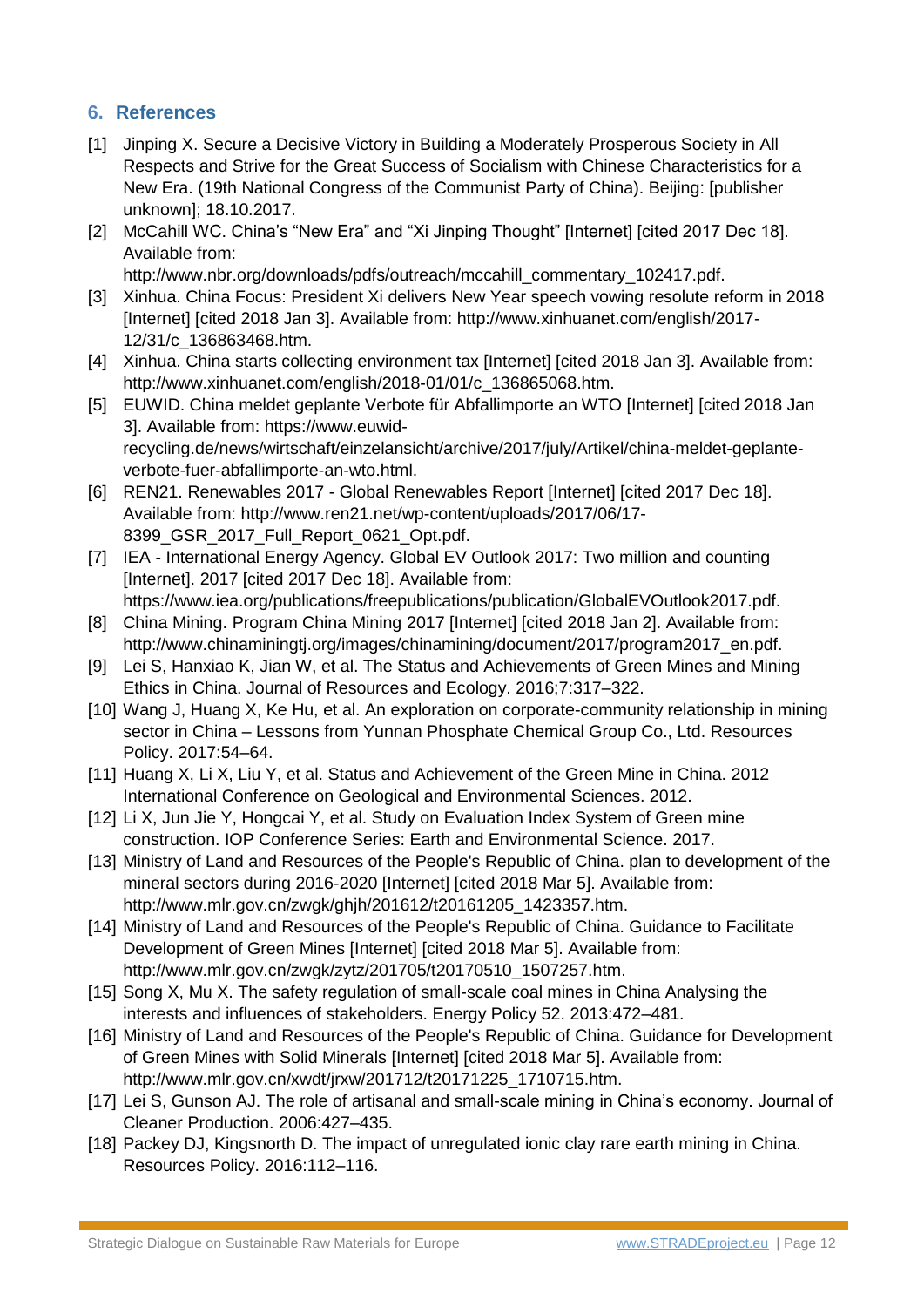- [19] Xiao R, Wang S, Li R, et al. Soil heavy metal contamination and health risks associated with artisanal gold mining in Tongguan, Shaanxi, China. Ecotoxicology and Environmental Safety. 2017:17–24.
- [20] Dziedziczak J. China Mining Industry [Internet] [cited 2018 Jan 15]. Available from: http://www.satprnews.com/2018/01/10/china-mining-industry/.
- [21] Glasmachers N. Mögliche Lizenzentziehung für 1000 Eisenerzminen in China [Internet] [cited 2018 Jan 15]. Available from: http://www.miningscout.de/blog/2017/09/28/moeglichelizenzentziehung-fuer-1000-eisenerzminen-in-china/.
- [22] The Climate and Finance Policy Centre. China's Mining Industry at Home and Overseas: Development, Impacts and Regulation [Internet] [cited 2017 Dec 18]. Available from: http://www.ghub.org/cfc\_en/wp-content/uploads/sites/2/2014/11/China-Mining-at-Home-and-Overseas\_Main-report2\_EN.pdf.
- [23] Ray, Rebecca, Gallagher, Kevin P., Lopez, Andres, Sanborn, Cynthia. China in Latin America: Lessons for South-South Cooperation and Sustainable Development [Internet] [cited 2018 Jan 16]. Available from: https://www.bu.edu/pardeeschool/files/2014/12/Working-Group-Final-Report.pdf.
- [24] The Guardian. 10 things to know about China, Latin America and the environment [Internet] [cited 2018 Jan 16]. Available from: https://www.theguardian.com/environment/andes-to-theamazon/2014/dec/20/10-china-latin-america-environment.
- [25] Wegenast T, Strüver G, Giesen J, et al. At Africa's Expense? Disaggregating the Social Impact of Chinese Mining Operations: GIGA Working Papers No 308 [Internet]. 2017 [cited 2018 Jan 24]. Available from: https://www.gigahamburg.de/de/system/files/publications/wp308\_wegenast-struever-giesen-krauser.pdf.
- [26] UNECA. Mineral's and Africa's Development [Internet]. [place unknown]; 2011 [cited 2018 Mar 5]. Available from: https://www.uneca.org/sites/default/files/PublicationFiles/mineral\_africa\_development\_report\_ eng.pdf.
- [27] China Chamber of Commerce of Metals, Minerals & Chemicals Importers & Exporters. Guidelines for Social Responsibility in Outbound Mining Investments. [place unknown]; 2014 [cited 2016 Mar 3].
- [28] Tang-Lee D. Corporate social responsibility (CSR) and public engagement for a Chinese state-backed mining project in Myanmar – Challenges and prospects. Resources Policy. 2016;47:28–37.
- [29] Buhmann K. Chinese Human Rights Guidance on Minerals: Building Soft Power. Journal of Current Chinese Affairs [Internet]. 2017 [cited 2018 Jan 17];2:135–154. Available from: https://journals.sub.uni-hamburg.de/giga/jcca/article/download/1070/1077.
- [30] Emerging Market Multinationals Network for Sustainability. Sustainability in Chinese Outward Mining Investments- Sustainable Mining Action Plan Project (SCOMI-SMAP) Launched in China [Internet] [cited 2018 Jan 24]. Available from: https://www.emmnetwork.org/event/scomi-smap-launched-in-beijing/.
- [31] International Council on Mining & Metals. Chinese mining body aligns with ICMM to promote mining with principles [Internet] [cited 2018 Jan 24]. Available from: http://www.icmm.com/engb/news/2017/icmm-signs-mou-with-cccmc.
- [32] Crawford G, Botchwey G. Foreign involvement in small-scale gold mining in Ghana and its impact on resource fairness. In: Pichler M, editor Fairness and Justice in Natural Resource Politics; 2017.
- [33] China Chamber of Commerce of Metals, Minerals & Chemicals Importers & Exporters. Chinese Due Diligence Guidlines for Responsible Mineral Supply Chains. [place unknown]; 2015.